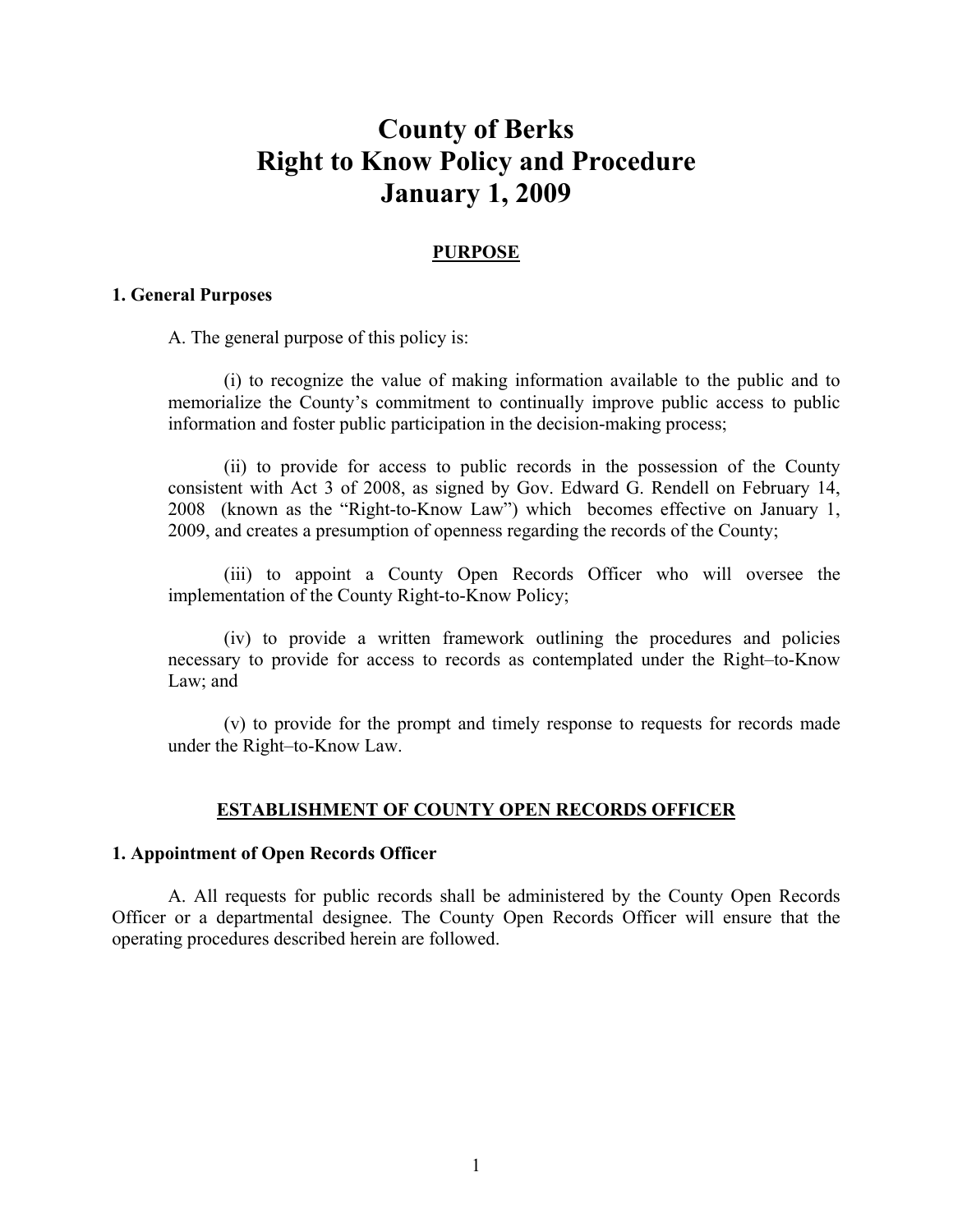B. The County has designated the following person who shall serve as the County Open Records Officer. Requests should be directed to the County Open Records Officer at the following address:

| Title:   | Berks County Chief Clerk/ Open Records Officer |
|----------|------------------------------------------------|
| Address: | 13th Floor Services Center                     |
|          | 633 Court Street                               |
|          | Reading, PA 19601                              |
| Phone:   | 610-478-6136                                   |
| Fax:     | 610-478-6293                                   |
| Email:   | Countyopenrecordsofficer@countyofberks.com     |

C. Pennsylvania's Right-to-Know Law distinguishes between Commonwealth, local agency, legislative and judicial records. Judicial records include the records of Court Administration, Adult Probation, Juvenile Probation, Court Reporters, Domestic Relations, Magisterial District Justice Offices and the Law Library. Requests for these records fall outside this policy and should be directed to:

| Title:   | Court Open Records Officer                |
|----------|-------------------------------------------|
| Address: | District Court Administration             |
|          | $7th$ Floor Courthouse                    |
|          | 633 Court Street CH                       |
|          | Reading, PA 19601                         |
| Phone:   | 610-478-6208                              |
| Fax:     | 610-478-6366                              |
| Email:   | Courtopenrecordsofficer@countyofberks.com |

#### **IDENTIFICATION OF RECORDS**

#### **1. Records Under the Right-to-Know Law**

A. A record under the Right-to-Know law is defined as information, regardless of physical form or characteristics, that documents a transaction or activity of an agency and that is created, received or retained pursuant to law or in connection with a transaction, business or activity of the agency. The term includes a document, paper, letter, map, book, tape, photograph, film or sound recording, information stored or maintained electronically and a data processed or image processed document.

B. A record in the possession of a County agency shall be presumed to be a public record unless (1) the record is exempt under the Right-to-Know Law, (2) the record is protected by a privilege; or (3) the record is exempt from disclosure under any other Federal or State law or regulation or judicial order or decree.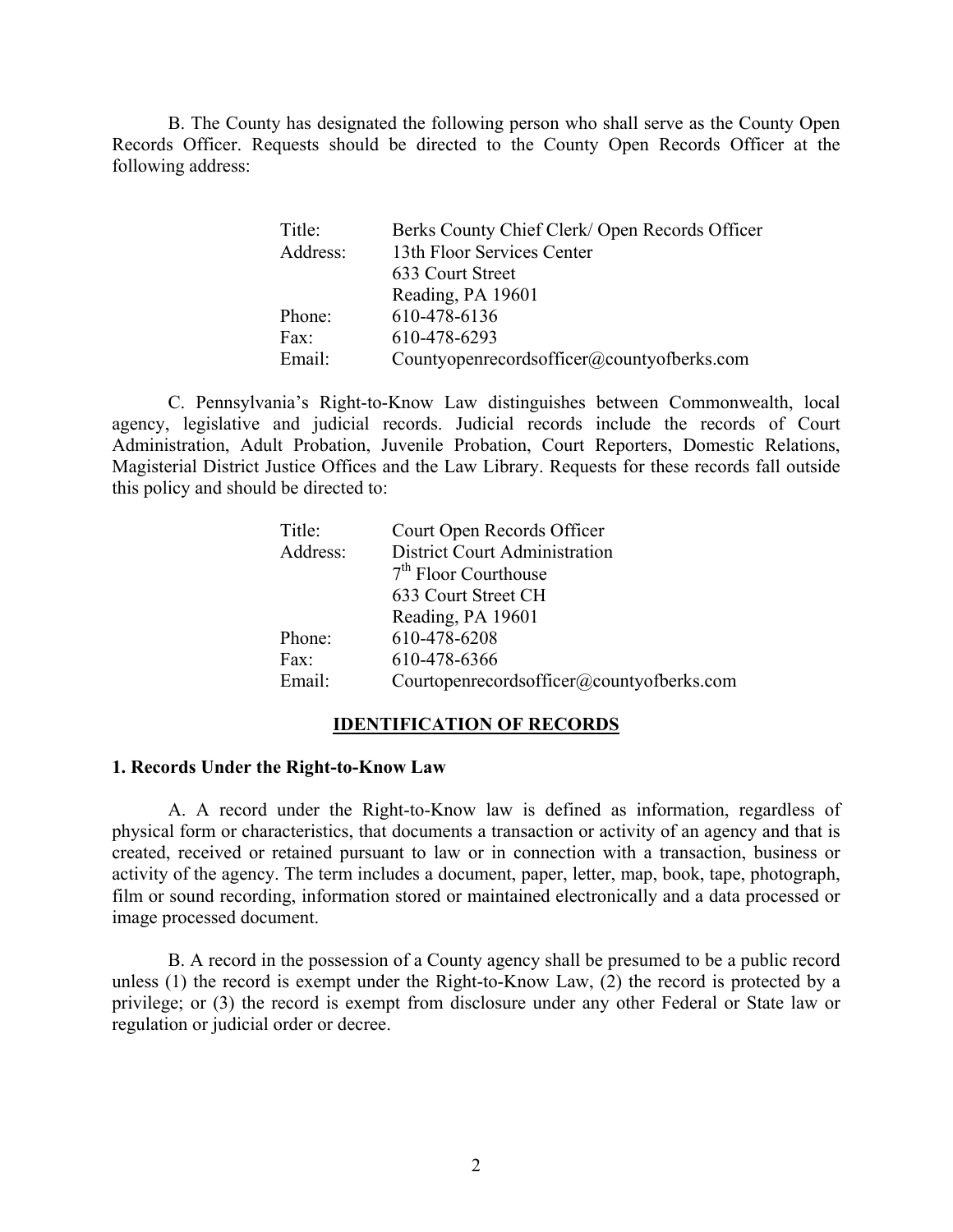C. Under the Right-to-Know Law some types of records are not available to the public. In this category are personal identifiers, medical information, personal notes, computer security information, draft minutes, notes from an executive session, employee records, criminal and noncriminal investigative records, non-real estate tax records, driver records, attorney-client communications, confidential or proprietary information, trade secrets, or records that if disclosed could jeopardize state or federal funds or public safety. This is a partial list of the exempted records. For a complete list of exempted records, the Requester may review Section 708 of the Right-to-Know Law which may be obtained from the County.

# **PROCEDURE FOR REQUESTING PUBLIC RECORDS**

# **1. Form and Nature of Requests**

A. A Requester may make, and the County may fulfill verbal or written requests (including email or fax) for access to records under this policy. If the Requester wishes to pursue the relief and remedies provided for under the Pennsylvania Right-to-Know Law (i.e. pursue an appeal of a denial) the request must be in writing.

B. Requests must describe the records sought with sufficient specificity to enable the County to ascertain which records are being requested. The request must include the name and address to which the response is to be sent. Requesters are encouraged to utilize a uniform request form. A sample request form is attached as Appendix A.

C. All Right-to-Know Law requests must be forwarded to the County Open Records Officer.

D. The County will assume that the Requester is not asking for prohibited or protected records unless specifically requested. In most cases, these exempted records will not be provided.

#### **PROCEDURE FOR REVIEWING REQUESTS FOR PUBLIC RECORDS**

#### **1. Review of Records Requests**

A. Following the receipt of a request the County will make every effort to fulfill the request within five (5) business days of receipt by the County Open Records Officer or a departmental designee.

B. If the request cannot be fulfilled in five (5) business days, the County Open Records Officer or a departmental designee will send written notice, including email, to the Requester stating (1) the reason(s) why additional time is needed, (2) when the request is expected to be fulfilled, and (3) any fees that may be required.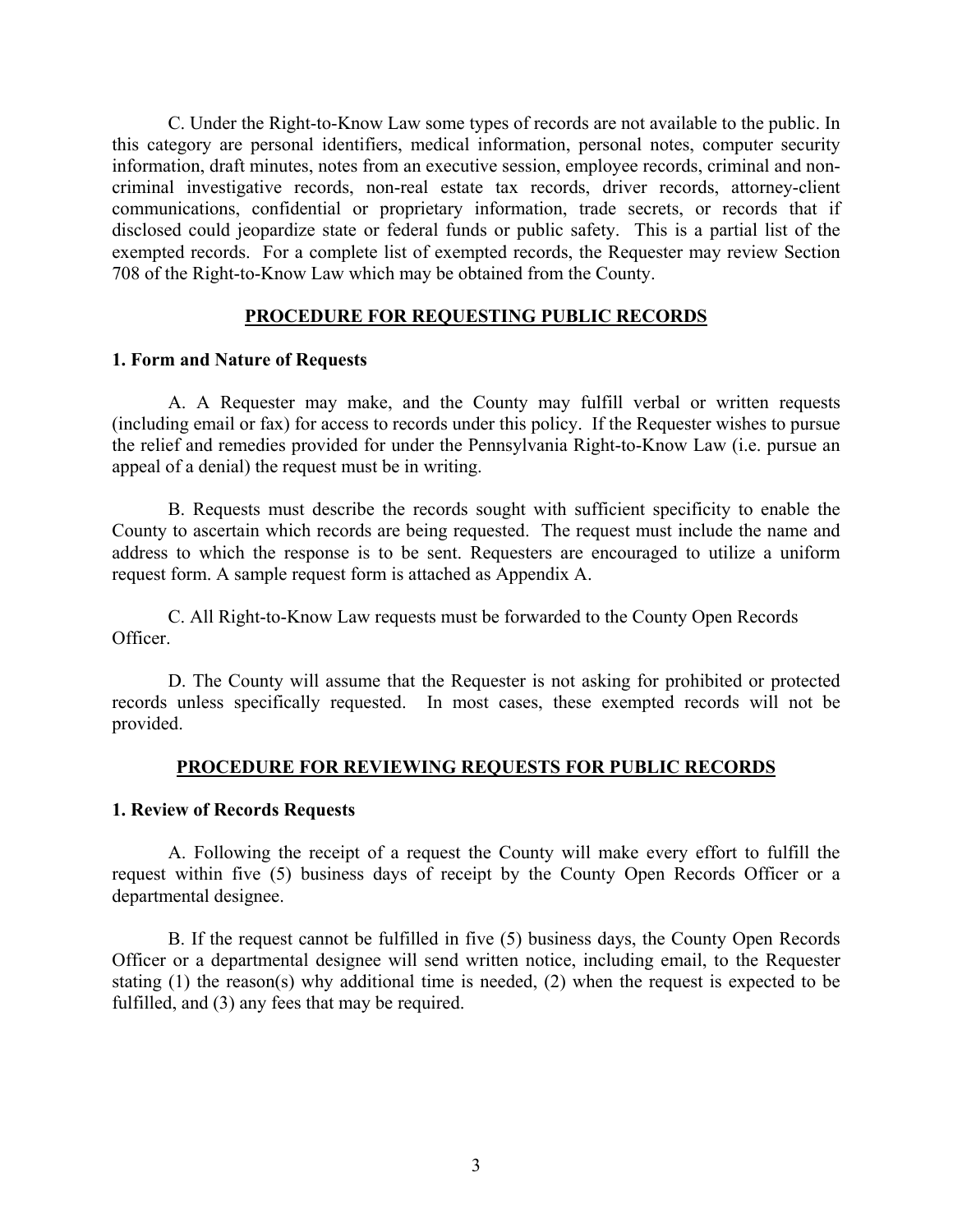C. If the County receives a request for a public record that is not in the possession of the County, the County Open Records Officer or a departmental designee will: (1) notify the Requester in writing that they do not possess the record requested and (2) where possible, direct the request to appropriate persons in another agency.

D. If the County receives a request that contains in whole or in part a judicial record or a protected record of a third party (i.e. a confidential record or trade secret), the County Open Records Officer will, within five (5) business days, notify the judicial agency and/or third party that provided the information being requested. The judicial agency and/or third party will then have five (5) business days from receipt of the notice to provide input on the release of the record. The County Open Records Officer will decide whether the information qualifies as confidential, proprietary or otherwise protected information within ten (10) calendar days after the judicial agency and/or third party has received the notice.

# **OPERATING PROCEDURES FOR RESPONSES TO REQUESTS**

#### **1. Action Required Within Five (5) Business Days of Receipt of Request**

A. Within five (5) business days of receipt of a written request, the County Open Records Officer or a departmental designee shall:

(i) date stamp the request, record the request in a logbook, compute the day that the five business day response period expires and make a notation of that date on the request;

(ii) initiate a thorough search for the records requested and determine whether they are public records as provided under the Right-to-Know Law; and

(iii) prepare, review, sign, mail and log a written response.

#### **2. Grant of Request for Records**

A. If the County Open Records Officer determines that some or all of the requested records are available, the written response shall outline the manner in which the County is complying with the request. A sample letter granting a request in whole or in part is attached as Appendix B.

B. The alternatives available to the County Open Records Officer include:

(i) a response which includes a copy of the requested record. The County may provide records on paper, electronically through email or by other means such as digital media;

(ii) a response notifying the Requester that the records are available through publicly-accessible electronic means such as the County's website, or another agency's website;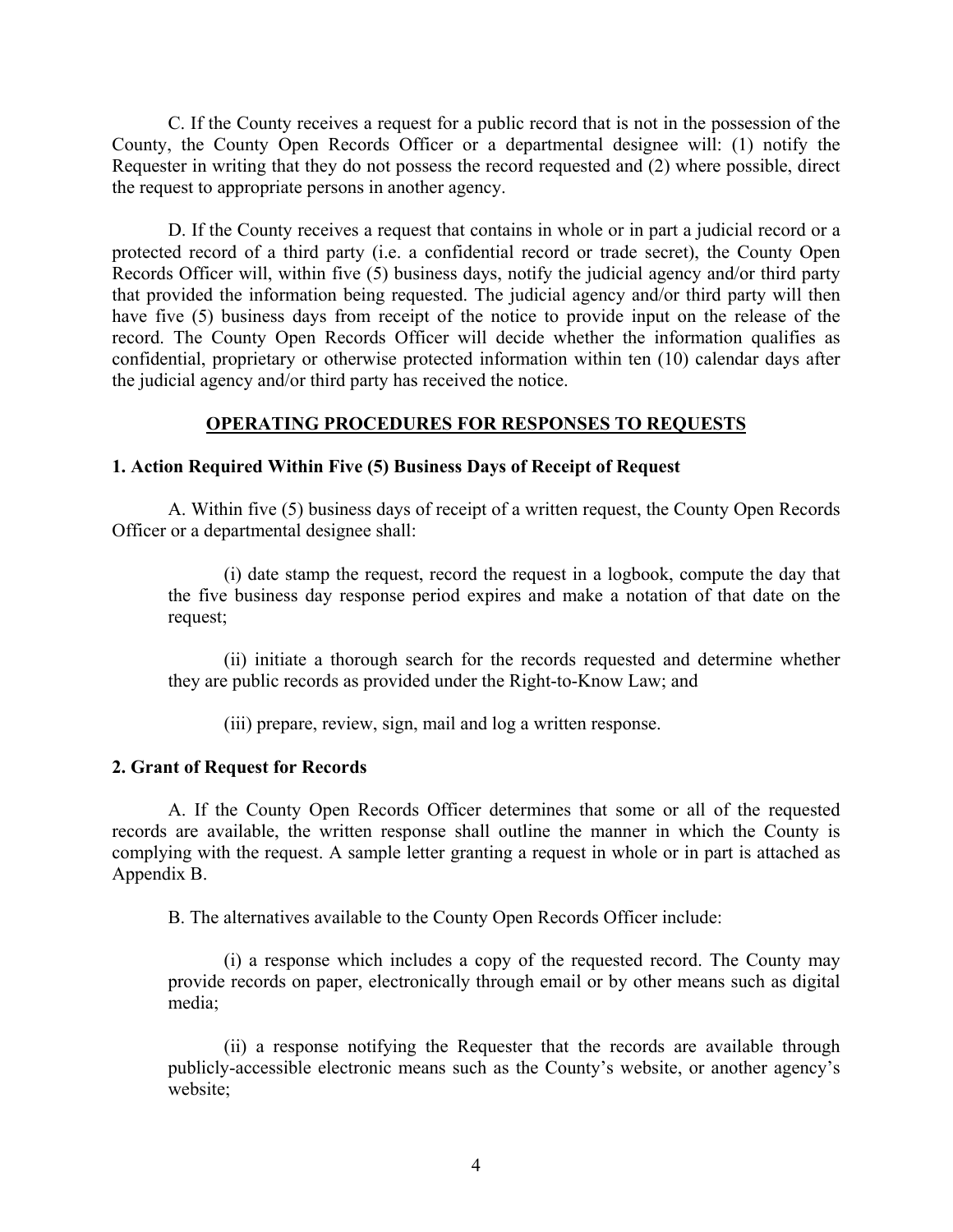(iii) a response outlining information about how and when the Requester can visit the County to view and copy the records. All documents deemed public records shall be available for inspection, retrieval and duplication during regular business hours (8:00 AM – 5:00 PM) except weekends and County holidays. Any duplication shall occur at a County facility and no records may be removed from any County office except by County staff;

(iv) a response indicating that the requested records are available upon payment of applicable fees. Specifically, if the cost of complying with the request exceeds \$100, the County Open Records Officer or a departmental designee may collect these costs before delivery of the records; and

(v) if the records are electronic, a response indicating that the records are available for computer viewing and duplication.

C. If the Requester fails to retrieve the requested records within sixty (60) days of the County's response, the County may dispose of any copies which have not been retrieved by the Requester and retain any fees paid to date.

#### **3. Denial of Request for Public Records**

A. If the County Open Records Officer determines that a request for records should be denied, in whole or in part, the denial shall be issued in writing. A sample letter denying a request in whole or in part is attached as Appendix C. The denial letter shall include:

(i) a description of the record requested;

(ii) the specific reasons for the denial, including a citation of supporting legal

authority;

(iii) the signature and contact information for County Open Records Officer;

(iv) the date of the response; and

(v) the procedure to appeal the denial.

#### **4. Extension of Time to Respond to Records Request**

A. The County Open Records Officer or a departmental designee may respond to the Requester by indicating that the County will be taking additional time (not exceeding thirty (30) calendar days) to respond, if such time is necessary because:

(i) the request for access requires redaction of a public record due to the existence of confidential, proprietary, or otherwise restricted or protected information;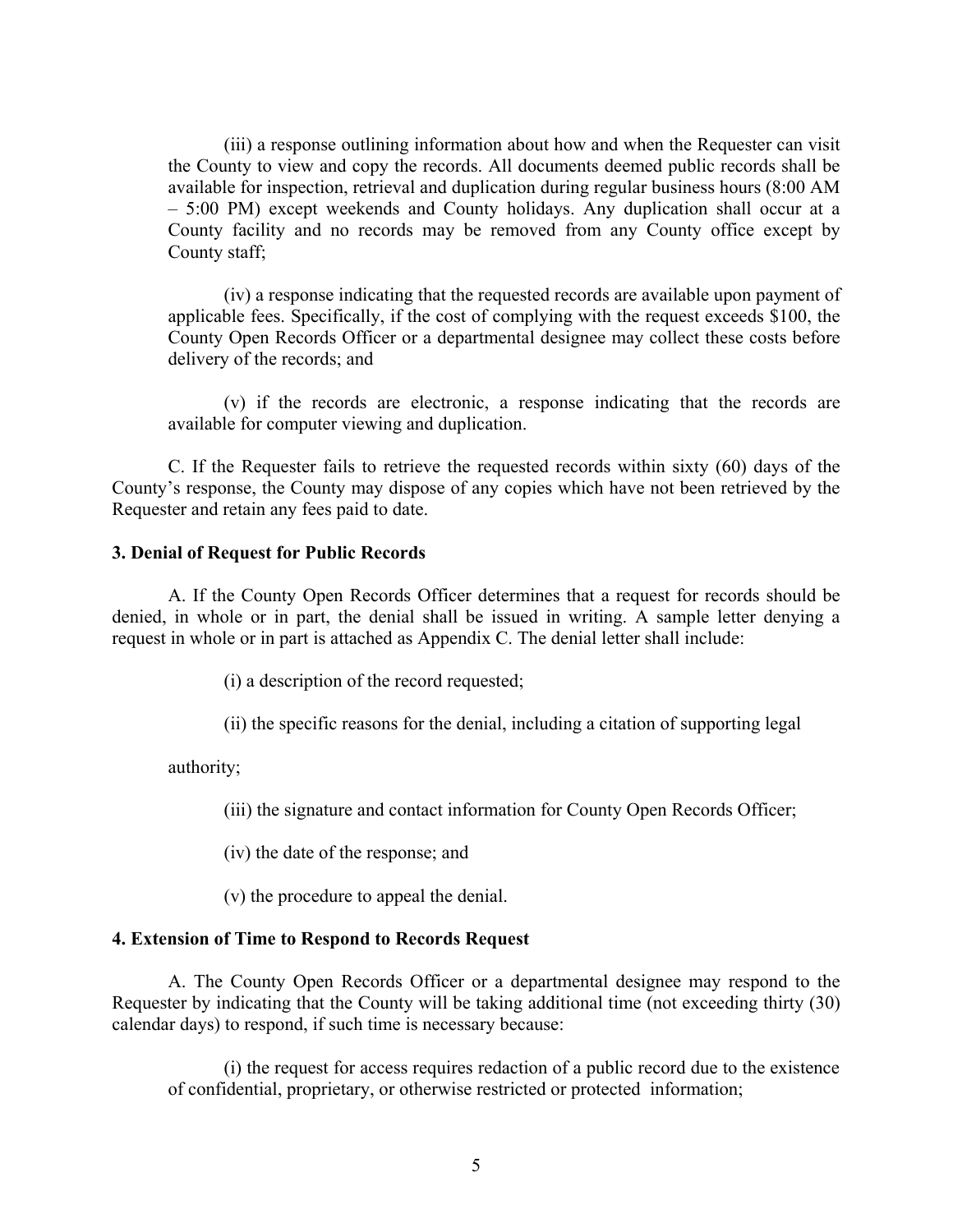(ii) the request for access requires retrieval of a record stored in a remote location;

(iii) a timely response to the request for access cannot be accomplished due to bona fide and specified staff limitations;

(iv) a legal review of the request is necessary to determine whether the record is a public record subject to access under the Right-to-Know Law;

(v) the person or entity requesting access to the public record has not complied with the County's policies regarding access to public records;

(vi) the person requesting access to the record refuses to pay applicable fees as contained herein; or

(vii) the extent or nature of the request precludes a response within the required time period.

B. Unless agreed upon by all parties, a response beyond 30 days is a deemed denial of the request.

# **5. Fees**

A. The County shall follow as closely as possible the fee schedule adopted by the Pennsylvania Office of Open Records. Notwithstanding this fee schedule, the following fees shall be applicable to requests for access to public records:

(i) standard size photocopying fees - (\$0.25) twenty-five cents per page;

(ii) certification of a public record - (\$1.00) one dollar per record certified;

(iii) facsimile/microfiche/other media - actual cost established by County Department;

(iv) copying records onto electronic media - actual cost established by County Department;

(v) specialized documents (for example, blue prints, color copies, non-standard sized documents) - actual cost established by County Department;

(vi) conversion to paper - if a record is only maintained electronically or in other non-paper media, duplication fees shall be limited to the lesser of the fee for duplication on paper or the fee for duplication in the original media unless the Requester specifically requests for the record to be duplicated in the more expensive medium;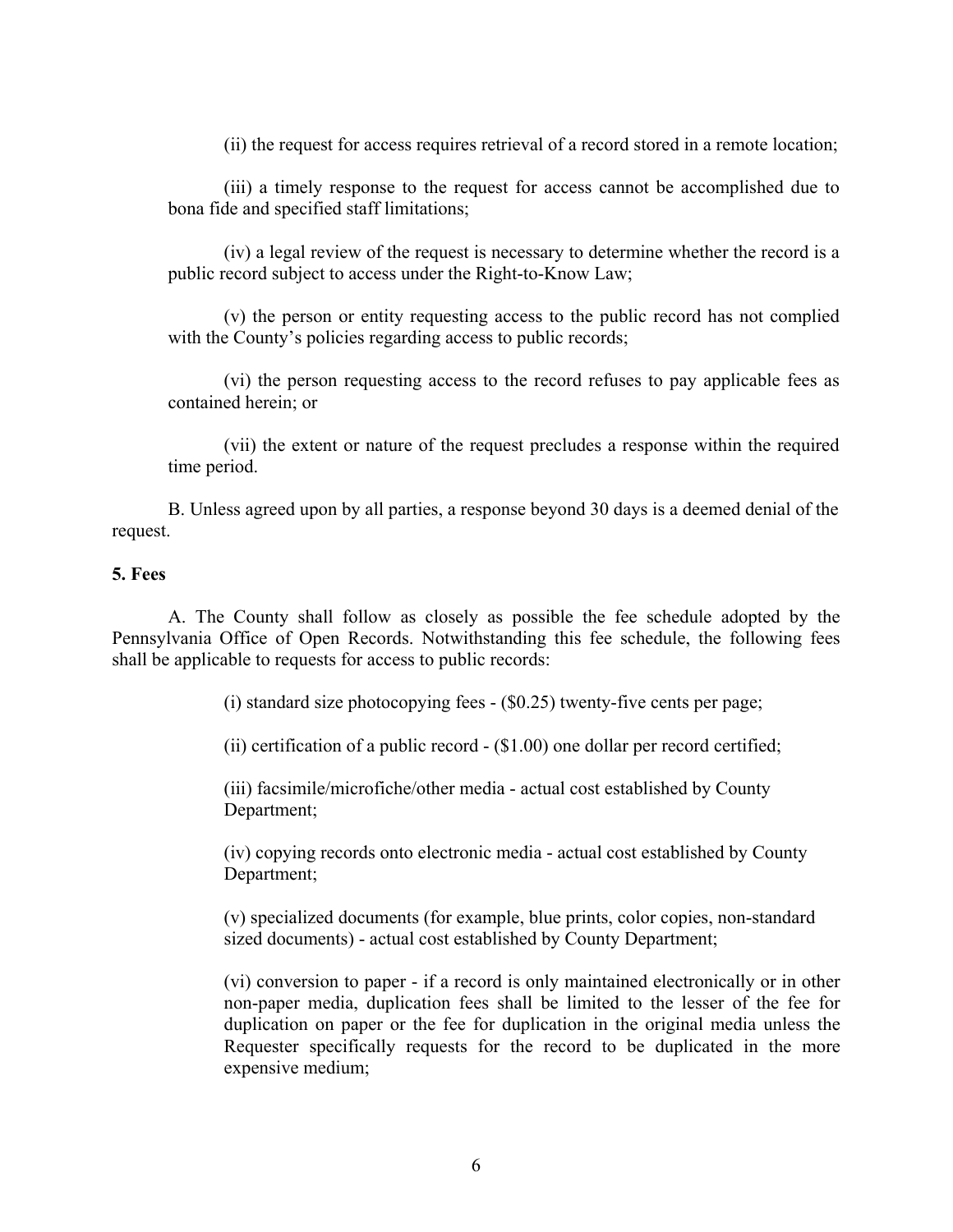(vii) postage fees - actual cost; and

(viii) redaction fee - no redaction fee will be imposed.

 B. The above list is not exhaustive. Additional fees may apply for specialized printing or copying. Prior to printing or copying any such the record, the County will inform the person or entity requesting access to the record of the projected costs. The County, in its sole discretion, may waive the fees for duplication of public records if the County determines that it is in the public interest to do so.

# **APPEALS**

#### **1. Appealing the County's Response**

A. The Right-to-Know Law provides an appeal process through the Pennsylvania Office of Open Records or the Office of the District Attorney of Berks County.

B. Except in the case of criminal investigative records, if a Requester wishes to dispute the denial of a request, the Requester must notify the Pennsylvania Office of Open Records in writing of his/her desire to appeal the decision. The Requester's appeal must state the grounds upon which the Requester asserts that the record is a public record and must address any grounds stated by the County for delaying or denying the request. The appeal shall be sent to the following address:

> Commonwealth of Pennsylvania Office of Open Records Commonwealth Keystone Building 400 North Street, Plaza Level Harrisburg, PA 17120-0225

C. Denials of requests for criminal investigative records in possession of the County must be directed to the Appeals Officer with the Office of the District Attorney of Berks County. The Appeals Officer is designated by the District Attorney and shall determine if the record requested is a criminal investigative record. The Requester's appeal must state the grounds upon which the Requester asserts that the record is a public record and must address any grounds stated by the County for delaying or denying the request.

D. The appeal must be mailed within fifteen (15) business days of the mailing date indicated on the County's response, or if no response is provided then within fifteen (15) business days of the date the request is deemed to be denied.

E. Unless the Requester agrees otherwise to the timing, the Appeals Officer will make a final determination within thirty (30) calendar days of the date the appeal is mailed. Prior to issuing its determination, the Appeals Officer may conduct a hearing. The Appeals Officer will provide a written explanation of the reason for the decision to the Requester and the County.

If the Appeals Officer fails to issue a final determination within 30 calendar days, the appeal is deemed denied.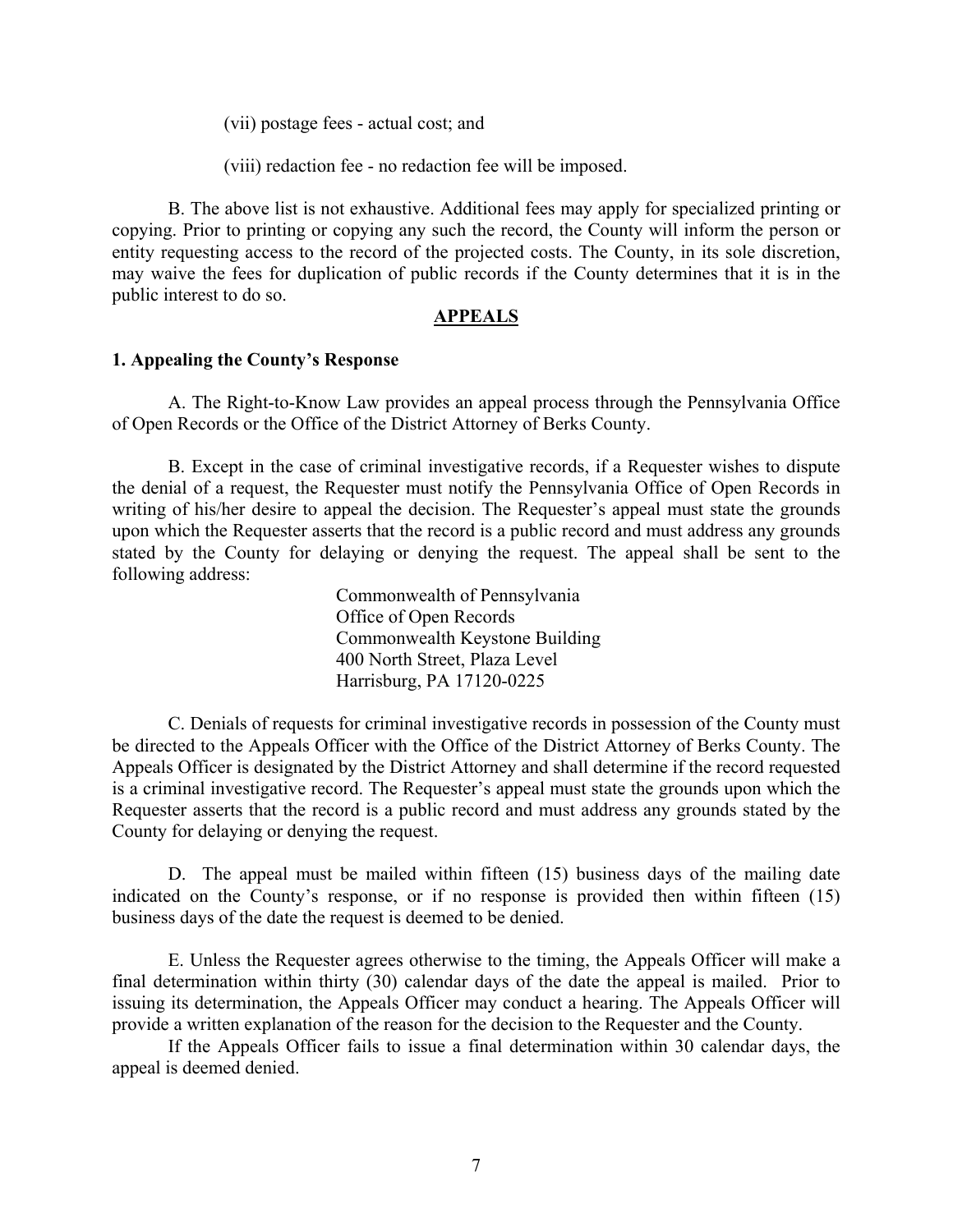# **Appendix A**

| DATE RECEIVED: _____________                         | Sample |  |  |  |  |  |  |
|------------------------------------------------------|--------|--|--|--|--|--|--|
| <b>RIGHT-TO-KNOW REQUEST FORM</b>                    |        |  |  |  |  |  |  |
| DATE REQUESTED: _______________                      |        |  |  |  |  |  |  |
| REQUEST SUBMITTED BY: E-MAIL U.S. MAIL FAX IN-PERSON |        |  |  |  |  |  |  |
|                                                      |        |  |  |  |  |  |  |
|                                                      |        |  |  |  |  |  |  |
|                                                      |        |  |  |  |  |  |  |
|                                                      |        |  |  |  |  |  |  |
|                                                      |        |  |  |  |  |  |  |
|                                                      |        |  |  |  |  |  |  |

## **RECORDS REQUESTED**:

\**Provide as much specific detail as possible so the agency can identify the information.* 

**DO YOU WANT COPIES**? YES or NO

**DO YOU WANT TO INSPECT THE RECORDS?** YES or NO

**DO YOU WANT CERTIFIED COPIES OF RECORDS**? YES or NO

**OPEN RECORDS OFFICER: \_\_\_\_\_\_\_\_\_\_\_\_\_\_\_\_\_\_**

**DATE RECEIVED BY THE AGENCY:**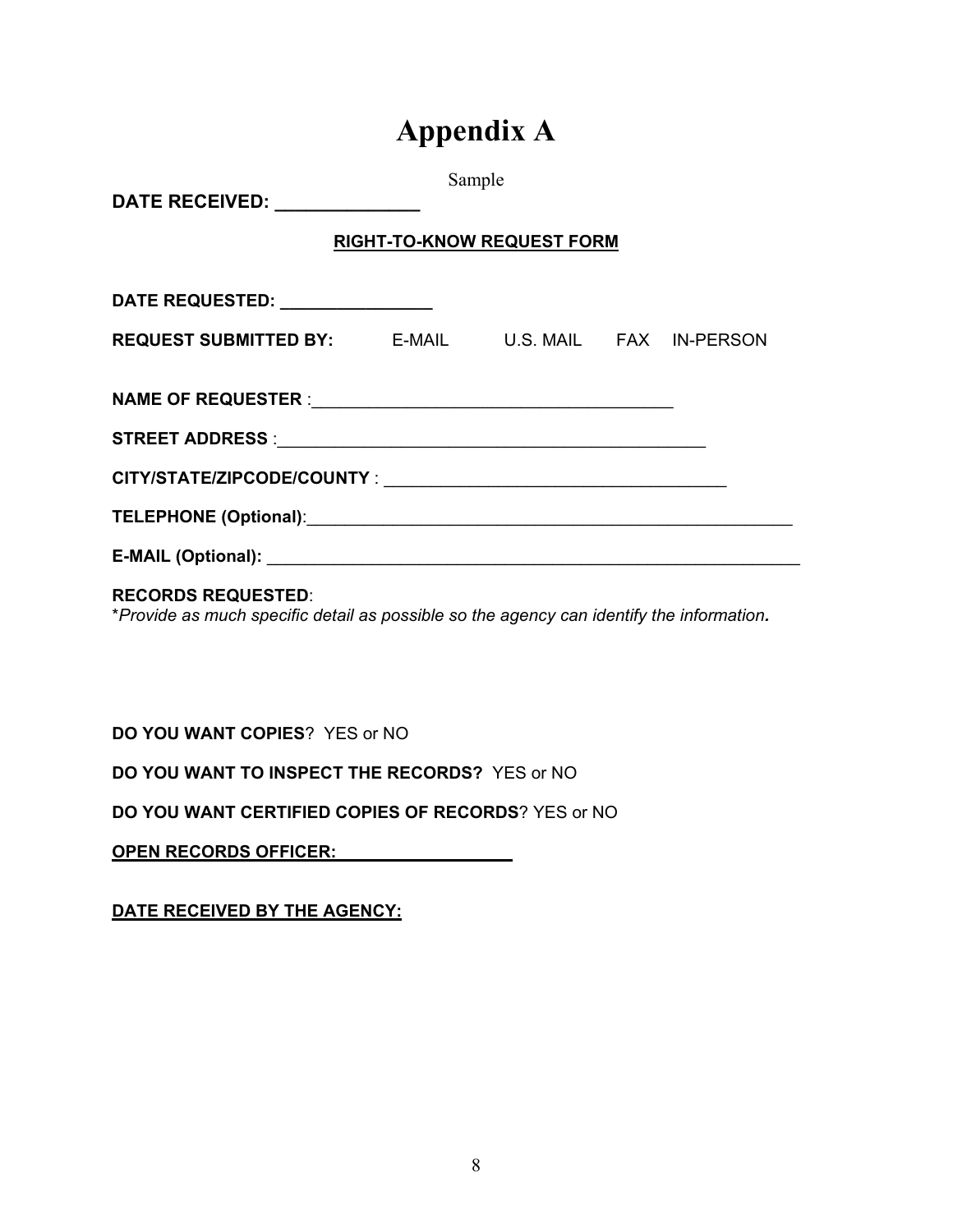# **Appendix B Sample**

Date Citizen Name **Address** 

Dear [*Citizen***]**,

Thank you for writing to [*Public Body*] with your request for information pursuant to the Pennsylvania Right-To-Know law.

On [*date received by agency*], you requested [*description of information requested, or restate their request*]. Your request is granted in part and denied in part as follows. Your documents are enclosed.

However, the **[***Agency*] has withheld information that is exempt from disclosure by law. We redacted [*Describe redacted information: Examples….social security number, academic transcripts, medical information, or other exemptions]* as outlined in Section 708(b).

This information is exempt from disclosure under [*CITE applicable section of the law. If precluded from release by other state or federal law, rule or regulation, you must cite to that legal authority.*]

You have a right to appeal this denial of information in writing to the Office of Open Records, Commonwealth Keystone Building, 400 North Street, 4<sup>th</sup> Floor, Harrisburg, PA 17120.

[**For Criminal Records**] to the Berks County District Attorney, Open Records Appeals Office, 5th Floor Services Center, 633 Court Street SC, Reading, PA 19601.

If you choose to file an appeal you must do so within 15 business days of the mailing date of the agency's response. If you have further questions, please call [*Open Records Officer*]. Please be advised that this correspondence will serve to close this record with our office as permitted by law.

Respectfully,

Berks County Open Records Officer 13th Floor Services Center 633 Court Street SC Reading, PA 19601 Phone: 610-478-6136

 $\overline{\phantom{a}}$